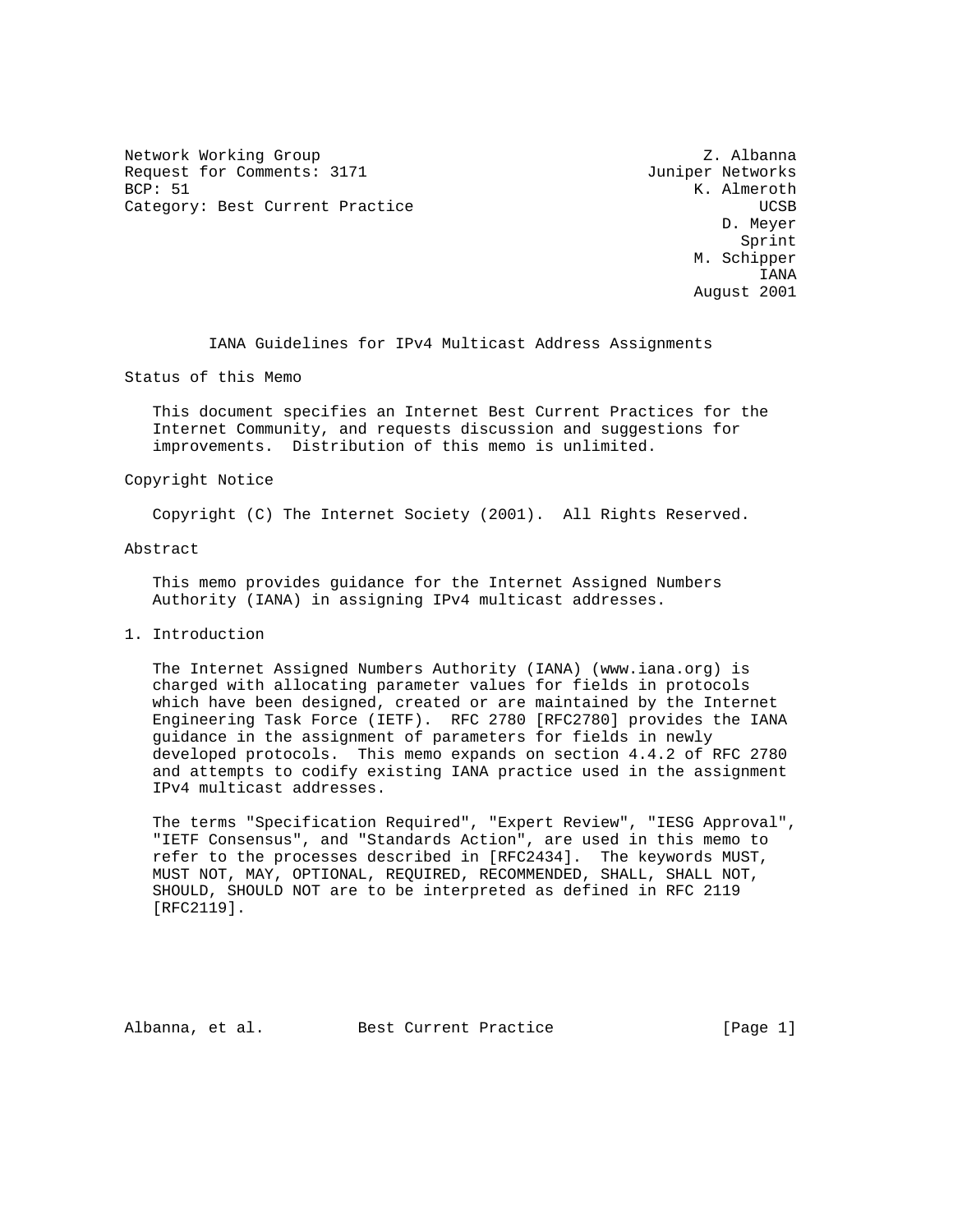In general, due to the relatively small size of the IPv4 multicast addresses space, further assignment of IPv4 multicast address space is recommended only in limited circumstances. Specifically, the IANA should only assign addresses in those cases where the dynamic selection (SDP/SAP), GLOP, SSM or Administratively Scoped address spaces cannot be used. The guidelines described below are reflected in http://www.iana.org/numbers.html.

## 2. Definition of Current Assignment Practice

 Unlike IPv4 unicast address assignment, where blocks of addresses are delegated to regional registries, IPv4 multicast addresses are assigned directly by the IANA. Current assignments appear as follows [IANA]:

| 224.0.0.0 | $-224.0.0.255$                  | (224.0.0/24) | Local Network Control Block |
|-----------|---------------------------------|--------------|-----------------------------|
| 224.0.1.0 | $-224.0.1.255$                  | (224.0.1/24) | Internetwork Control Block  |
| 224.0.2.0 | $-224.0.255.0$                  |              | AD-HOC Block                |
| 224.1.0.0 | $-224.1.255.255$                | (224.1/16)   | ST Multicast Groups         |
| 224.2.0.0 | $-224.2.255.255$                | (224.2/16)   | SDP/SAP Block               |
|           | $224.252.0.0 - 224.255.255.255$ |              | DIS Transient Block         |
| 225.0.0.0 | $-231.255.255.255$              |              | RESERVED                    |
| 232.0.0.0 | $-232.255.255.255(232/8)$       |              | Source Specific Multicast   |
|           |                                 |              | Block                       |
| 233.0.0.0 | $-233.255.255.255(233/8)$       |              | GLOP Block                  |
| 234.0.0.0 | $-238.255.255.255$              |              | RESERVED                    |
| 239.0.0.0 | $-239.255.255.255(239/8)$       |              | Administratively Scoped     |
|           |                                 |              | Block                       |

 The IANA generally assigns addresses from the Local Network Control, Internetwork Control, and AD-HOC blocks. Assignment guidelines for each of these blocks, as well as for the Source Specific Multicast, GLOP and Administratively Scoped Blocks, are described below.

3. Local Network Control Block (224.0.0/24)

 Addresses in the Local Network Control block are used for protocol control traffic that is not forwarded off link. Examples of this type of use include OSPFIGP All Routers (224.0.0.5) [RFC2328].

3.1. Assignment Guidelines

 Pursuant to section 4.4.2 of RFC 2780 [RFC2780], assignments from the Local Network Control block follow an Expert Review, IESG Approval or Standards Action process. See [IANA] for the current set of assignments.

Albanna, et al. Best Current Practice [Page 2]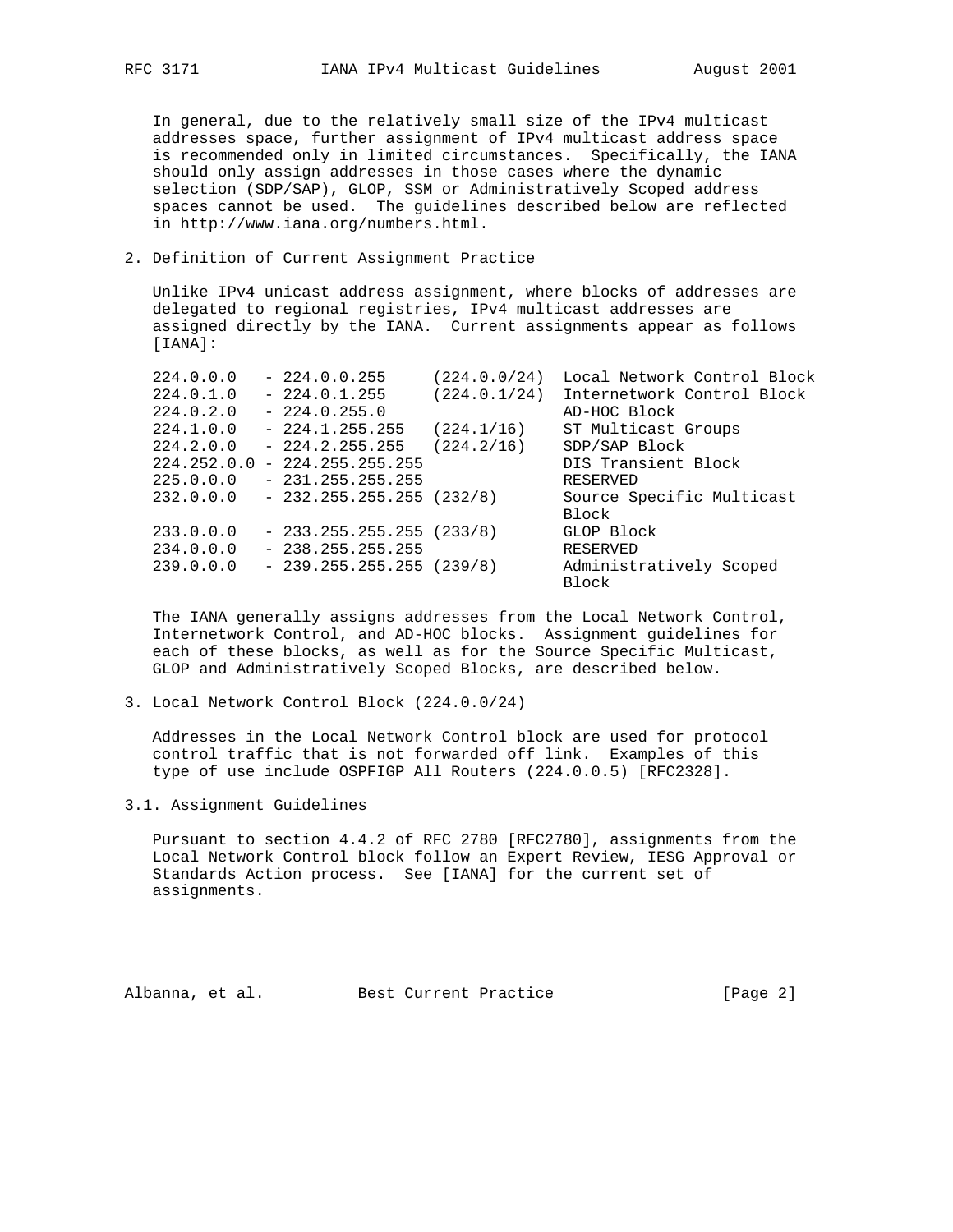4. Internetwork Control Block (224.0.1/24)

 Addresses in the Internetwork Control block are used for protocol control that must be forwarded through the Internet. Examples include 224.0.1.1 (NTP [RFC2030]) and 224.0.1.68 (mdhcpdiscover [RFC2730]).

4.1. Assignment Guidelines

 Pursuant to section 4.4.2 of RFC 2780 [RFC2780], assignments from the Internetwork Control block follow an Expert Review, IESG Approval or Standards Action process. See [IANA] for the current set of assignments.

5. AD-HOC Block (224.0.2.0/24 - 224.0.255.0/24)

 Addresses in the AD-HOC block have traditionally been assigned for those applications that don't fit in either the Local or Internetwork Control blocks. These addresses are globally routed and are typically used by applications that require small blocks of addressing (e.g., less than a /24).

5.1. Assignment Guidelines

 In general, the IANA SHOULD NOT assign addressing in the AD-HOC Block. However, the IANA may under special special circumstances, assign addressing from this block. Pursuant to section 4.4.2 of RFC 2780 [RFC2780], assignments from the AD-HOC block follow an Expert Review, IESG Approval or Standards Action process. See [IANA] for the current set of assignments.

6. SDP/SAP Block (224.2/16)

 Addresses in the SDP/SAP block are used by applications that receive addresses through the Session Announcement Protocol [RFC2974] for use via applications like the session directory tool (such as SDR [SDR]).

6.1. Assignment Guidelines

 Since addresses in the SDP/SAP block are chosen randomly from the range of addresses not already in use [RFC2974], no IANA assignment policy is required. Note that while no additional IANA assignment is required, addresses in the SDP/SAP block are explicitly for use by SDP/SAP and MUST NOT be used for other purposes.

Albanna, et al. Best Current Practice [Page 3]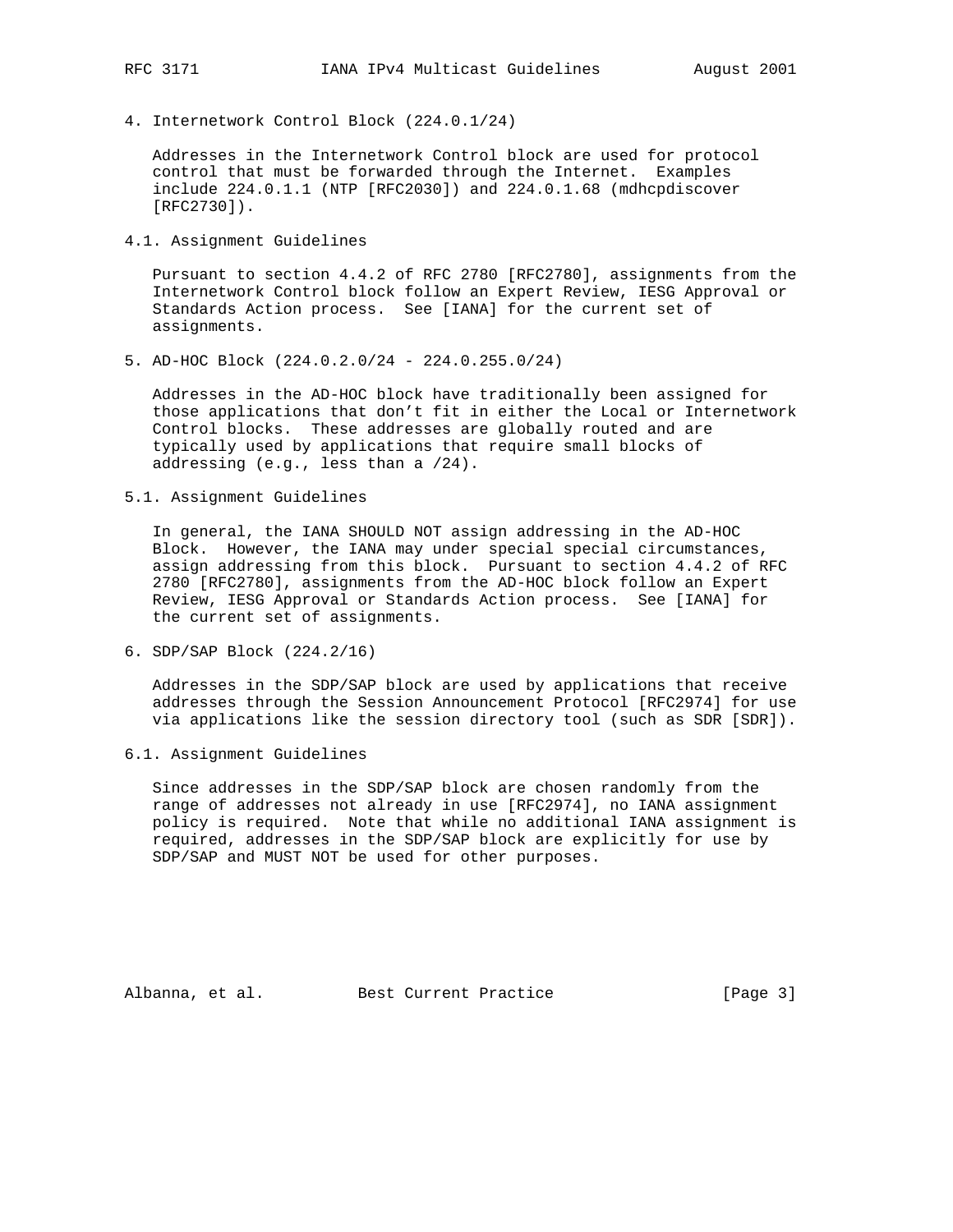- 
- 7. Source Specific Multicast Block (232/8)

 The Source Specific Multicast (SSM) is an extension of IP Multicast in which traffic is forwarded to receivers from only those multicast sources for which the receivers have explicitly expressed interest, and is primarily targeted at one-to-many (broadcast) applications. Note that this block as initially assigned to the VMTP transient groups [IANA].

7.1. Assignment Guidelines

 Because the SSM model essentially makes the entire multicast address space local to the host, no IANA assignment policy is required. Note, however, that while no additional IANA assignment is required, addresses in the SSM block are explicitly for use by SSM and MUST NOT be used for other purposes.

8. GLOP Block (233/8)

 Addresses in the GLOP block are globally scoped statically assigned addresses. The assignment is made by mapping a domain's autonomous system number into the middle two octets of 233.X.Y.0/24. The mapping and assignment is defined in [RFC2770].

8.1. Assignment Guidelines

 Because addresses in the GLOP block are algorithmically pre-assigned, no IANA assignment policy is required. In addition, RFC 3138 [RFC3138] delegates assignment of the GLOP sub-block mapped by the RFC 1930 [RFC1930] private AS space (233.252.0.0 - 233.255.255.255) to the Internet Routing Registries. Note that while no additional IANA assignment is required, addresses in the GLOP block are assigned for use as defined in RFC 2770 and MUST NOT be used for other purposes.

9. Administratively Scoped Address Block (239/8)

 Addresses in the Administratively Scoped Address block are for local use within a domain and are described in [RFC2365].

9.1. Assignment Guidelines

 Since addresses in this block are local to a domain, no IANA assignment policy is required.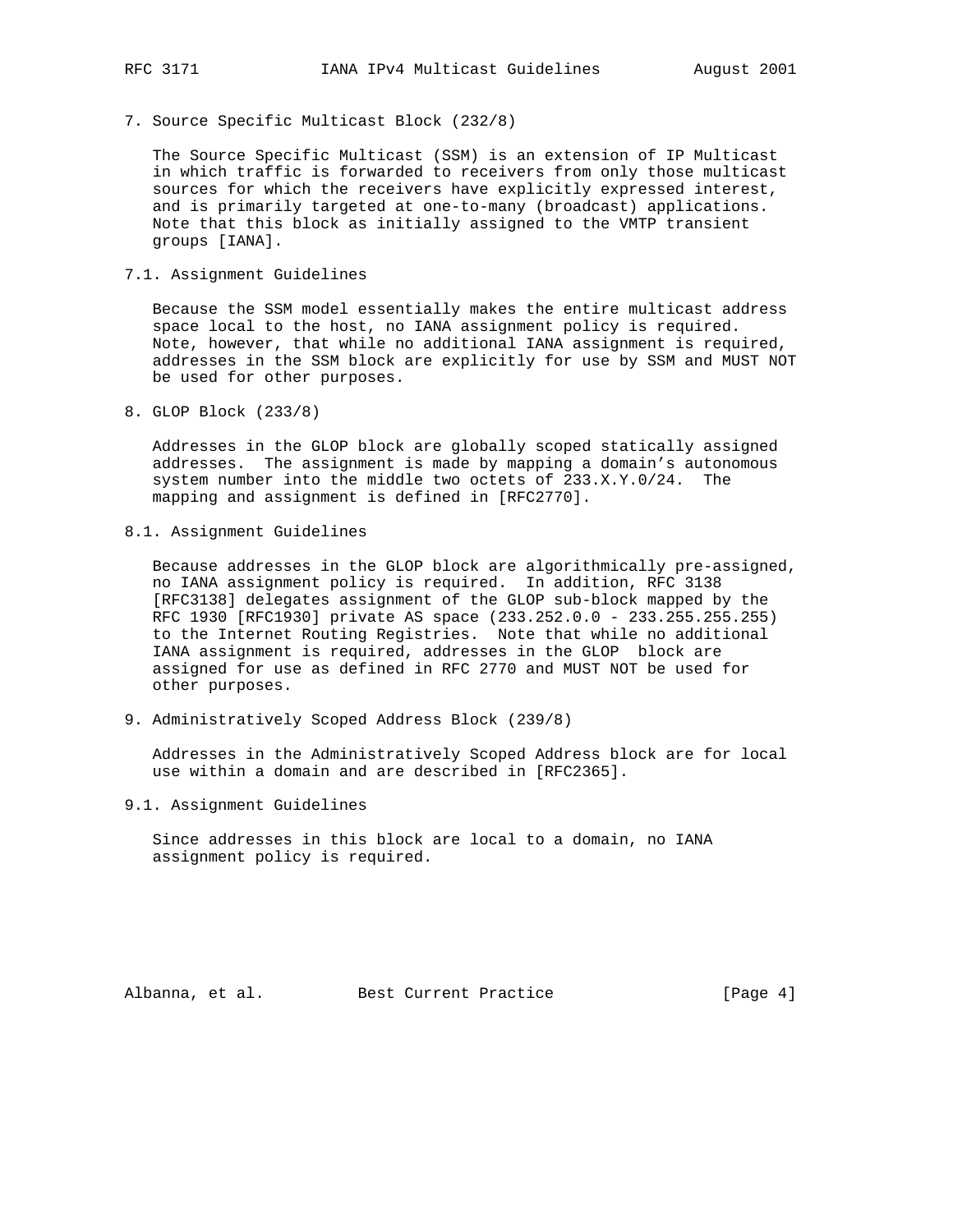## 9.1.1. Relative Offsets

 The relative offsets [RFC2365] are used to ensure that a service can be located independent of the extent of the enclosing scope (see RFC 2770 for details). Since there are only 256 such offsets, the IANA should only assign a relative offset to a protocol that provides an infrastructure supporting service. Examples of such services include the Session Announcement Protocol [RFC2974]. Pursuant to section 4.4.2 of RFC 2780 [RFC2780], assignments of Relative Offsets follow an Expert Review, IESG Approval or Standards Action process. See [IANA] for the current set of assignments.

10. Annual Review

 Given the dynamic nature of IPv4 multicast and its associated infra structure, and the previously undocumented IPv4 multicast address assignment guidelines, the IANA should conduct an annual review of currently assigned addresses.

10.1. Address Reclamation

 During the review described above, addresses that were mis-assigned should, where possible, be reclaimed or reassigned.

 The IANA should also review assignments in the AD-HOC, DIS Transient Groups, and ST Multicast Groups blocks and reclaim those addresses that are not in use on the global Internet (i.e, those applications which can use SSM, GLOP, or Administratively Scoped addressing, or are not globally routed).

11. Use of IANA Reserved Addresses

Applications MUST NOT use addressing in the IANA reserved blocks.

12. Security Considerations

 The assignment guidelines described in this document do not alter the security properties of either the Any Source or Source Specific multicast service models.

13. Acknowledgments

 The authors would like to thank Joe St. Sauver, John Meylor, Randy Bush, and Thomas Narten for their constructive feedback and comments.

Albanna, et al. Best Current Practice [Page 5]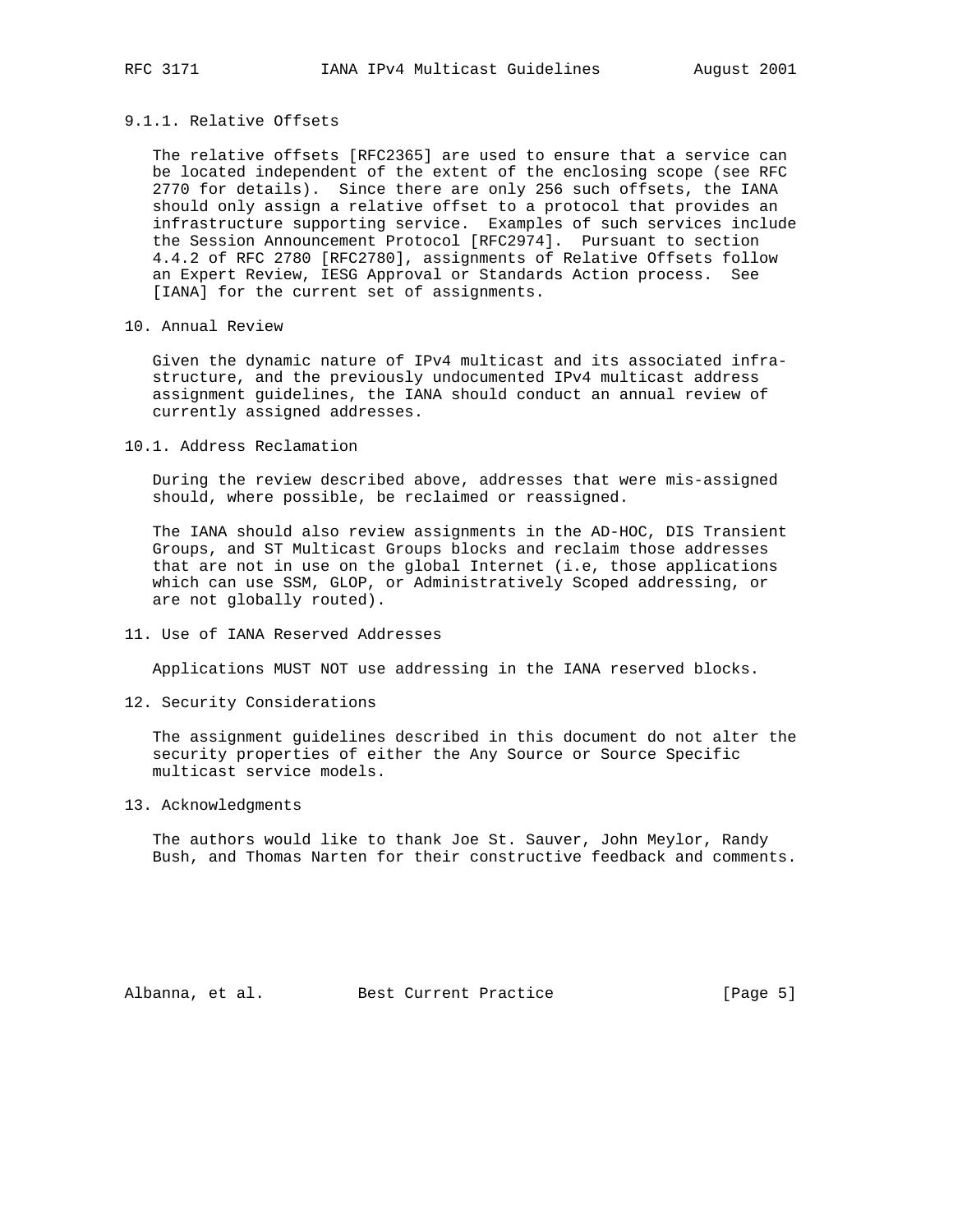14. Authors' Addresses

 Zaid Albanna 1149 N. Mathilda Ave Sunnyvale, CA. 94089

EMail: zaid@juniper.net

 Kevin Almeroth UC Santa Barbara Santa Barbara, CA.

EMail: almeroth@cs.ucsb.edu

 David Meyer Sprint E|Solutions

EMail: dmm@sprint.net

 Michelle Schipper IANA Administrator Internet Assigned Numbers Authority 4676 Admiralty Way, Suite 330 Marina del Rey, CA 90292

EMail: iana@iana.org

# 15. References

[IANA] http://www.iana.org/numbers.html

 [RFC1190] Topolcic, C., "Experimental Internet Stream Protocol, Version 2 (ST-II)", RFC 1190, October 1990.

 [RFC1930] Hawkinson, J. and T. Bates, "Guidelines for creation, selection, and registration of an Autonomous System (AS)", RFC 1930, March 1996.

 [RFC2026] Bradner, S., "The Internet Standards Process -- Revision 3", BCP 9, RFC 2026, October 1996.

 [RFC2030] Mills, D., "Simple Network Time Protocol (SNTP) Version 4 for IPv4, IPv6 and OSI", RFC 2030, October 1996.

Albanna, et al. Best Current Practice [Page 6]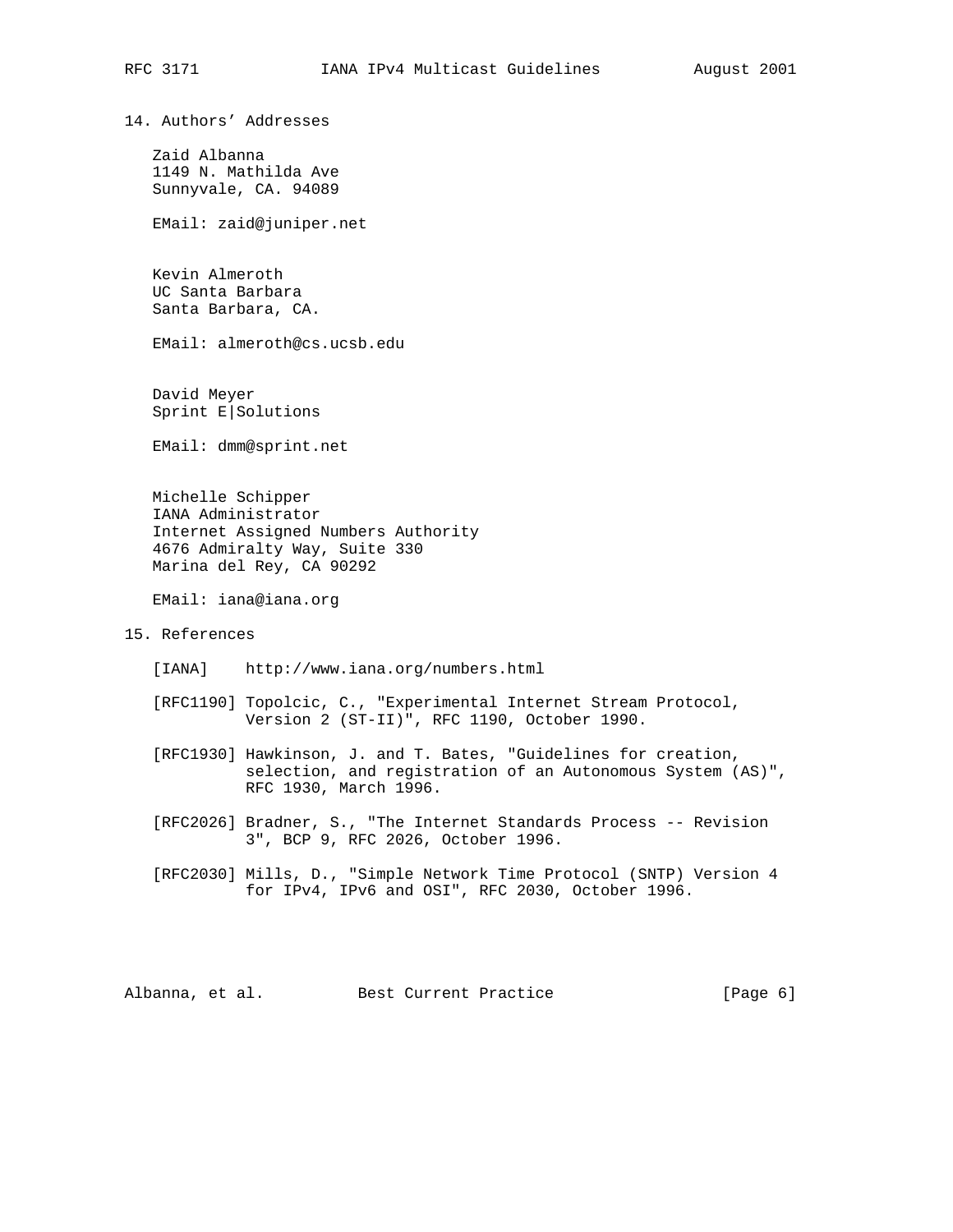- [RFC2119] Bradner, S., "Key words for use in RFCs to Indicate Requirement Levels", BCP 14, RFC 2119, March 1997.
- [RFC2328] Moy, J., "OSPF Version 2", STD 54, RFC 2328, April 1998.
- [RFC2365] Meyer, D., "Administratively Scoped IP Multicast", BCP 23, RFC 2365, July 1998.
- [RFC2434] Narten, T. and H. Alvestrand, "Guidelines for Writing an IANA Considerations Section in RFCs", BCP 26, RFC 2434, October 1998.
- [RFC2730] Hanna, S., Patel, B. and M. Shah, "Multicast Address Dynamic Client Allocation Protocol (MADCAP), RFC 2730, December 1999.
- [RFC2770] Meyer, D. and P. Lothberg, "GLOP Addressing in 233/8", RFC 2770, February 2000.
- [RFC2780] Bradner, S. and V. Paxson, "IANA Allocation Guidelines For Values In the Internet Protocol and Related Headers", BCP 37, RFC 2780, March 2000.
- [RFC2908] Thaler, D., Handley, M. and D.Estrin, "The Internet Multicast Address Allocation Architecture", RFC 2908, September 2000.
- [RFC2909] Thaler, D., Handley, M. and D. Estrin, "The Multicast Address-Set Claim (MASC) Protocol", RFC 2909, September 2000.
- [RFC2974] Handley, M., Perkins, C. and E. Whelan, "Session Announcement Protocol", RFC 2974, October 2000.
- [RFC3138] Meyer, D., "Extended Assignments in 233/8", RFC 3138, June 2001.
- [SDR] http://www-mice.cs.ucl.ac.uk/multimedia/software/

Albanna, et al. Best Current Practice [Page 7]